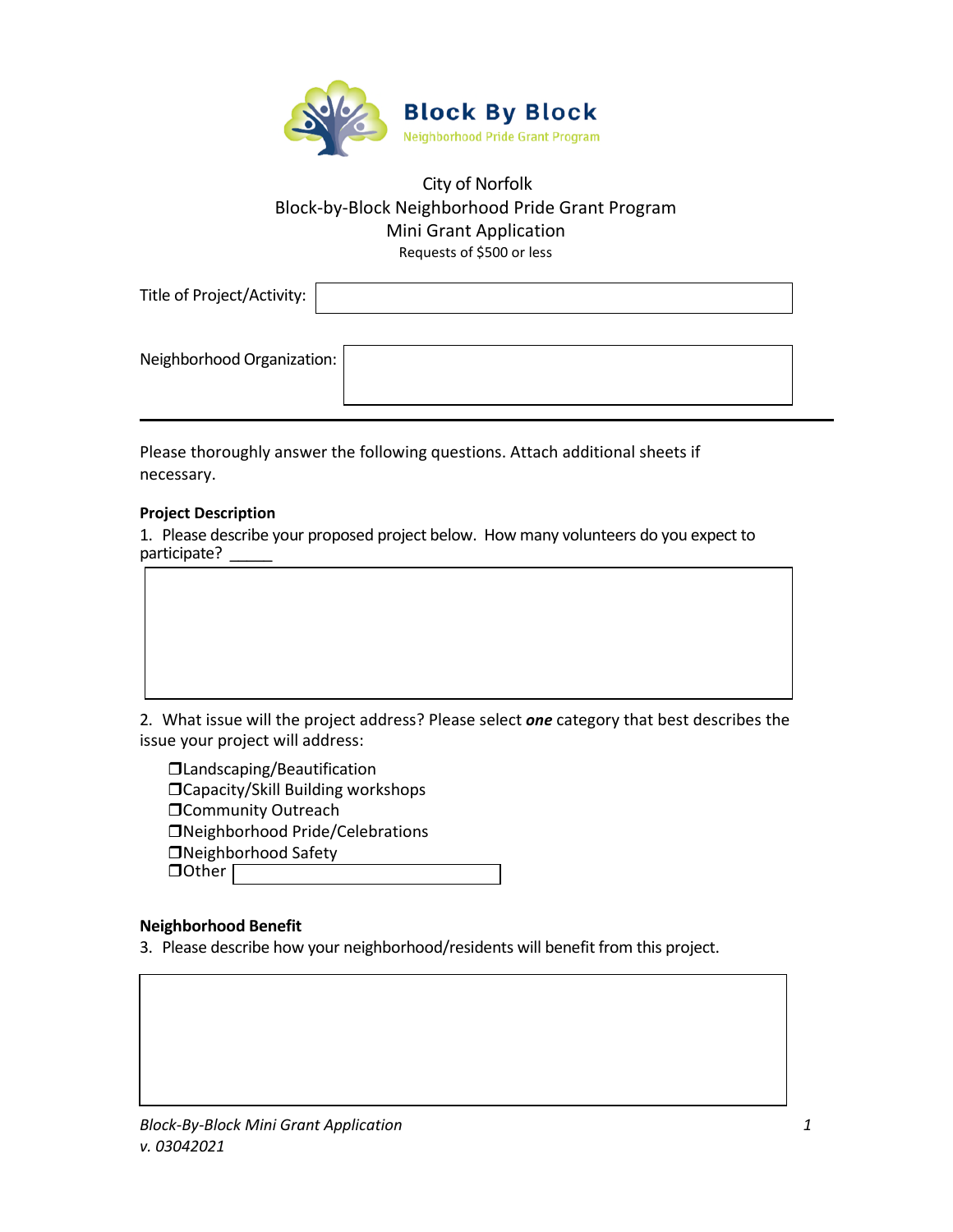#### **Budget**

4. What is the total funding amount requested? Please describe how you plan to spend this money.

5. Is this funding for a one-time event or does your organization intend to do this annually? And if annually, how do you intend to sustain your project beyond the current year and beyond the use of the Block-By-Block funds?

## **Neighborhood Contact Information**

| Contact Person:<br>(Suggestion: Select a person who is available to answer questions prior to and during proposal<br>review, and who will receive and address all correspondence related to the project.) |  |  |
|-----------------------------------------------------------------------------------------------------------------------------------------------------------------------------------------------------------|--|--|
| Telephone:                                                                                                                                                                                                |  |  |
| <b>Mailing Address:</b>                                                                                                                                                                                   |  |  |
| Email Address:                                                                                                                                                                                            |  |  |
| Alternate Contact Person:                                                                                                                                                                                 |  |  |
|                                                                                                                                                                                                           |  |  |
| Telephone:                                                                                                                                                                                                |  |  |
| <b>Mailing Address:</b>                                                                                                                                                                                   |  |  |

*Block-By-Block Mini Grant Application 2 v. 03042021* 

Email Address: